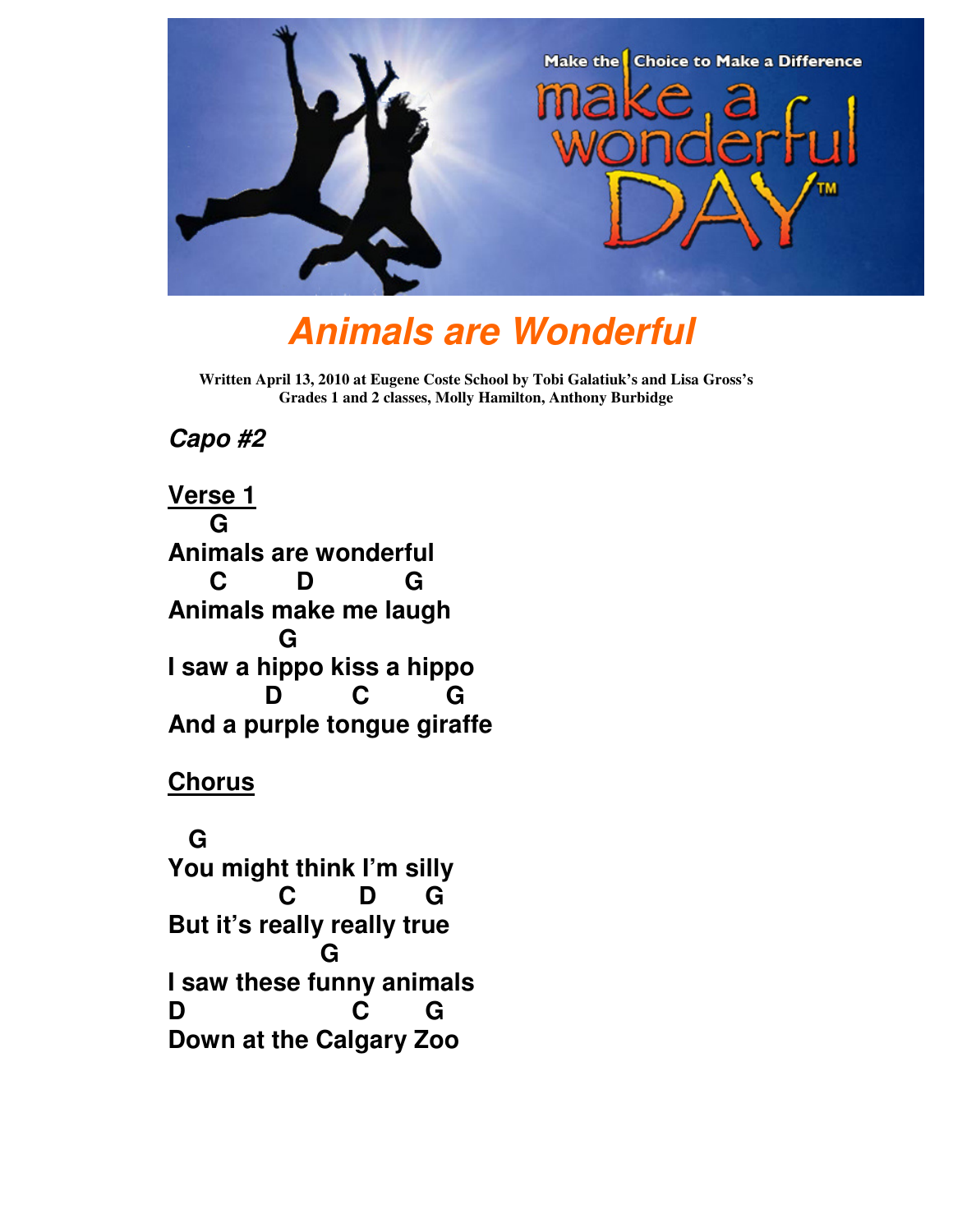**Bridge**

**C** G **We love funny, wunny, mubbly, bubbly animals C G We love silly, willy, cuddly, puddly animals Verse 2 G Animals are wonderful C D G Animals make me dance G I saw a monkey who was funky D C G With some ants stuck in his pants** 

**Chorus**

 **G You might think I'm silly C D G But it's really really true G** G **I saw these funny animals D C G Down at the Calgary Zoo** 

**Bridge**

**C** G **We love funny, wunny, mubbly, bubbly animals C G We love silly, willy, cuddly, puddly animals Verse 3**

**G Animals are wonderful C D G Animals make me smile G** G **I once saw a pig who wore a wig D C G And a polka-dot crocodile**